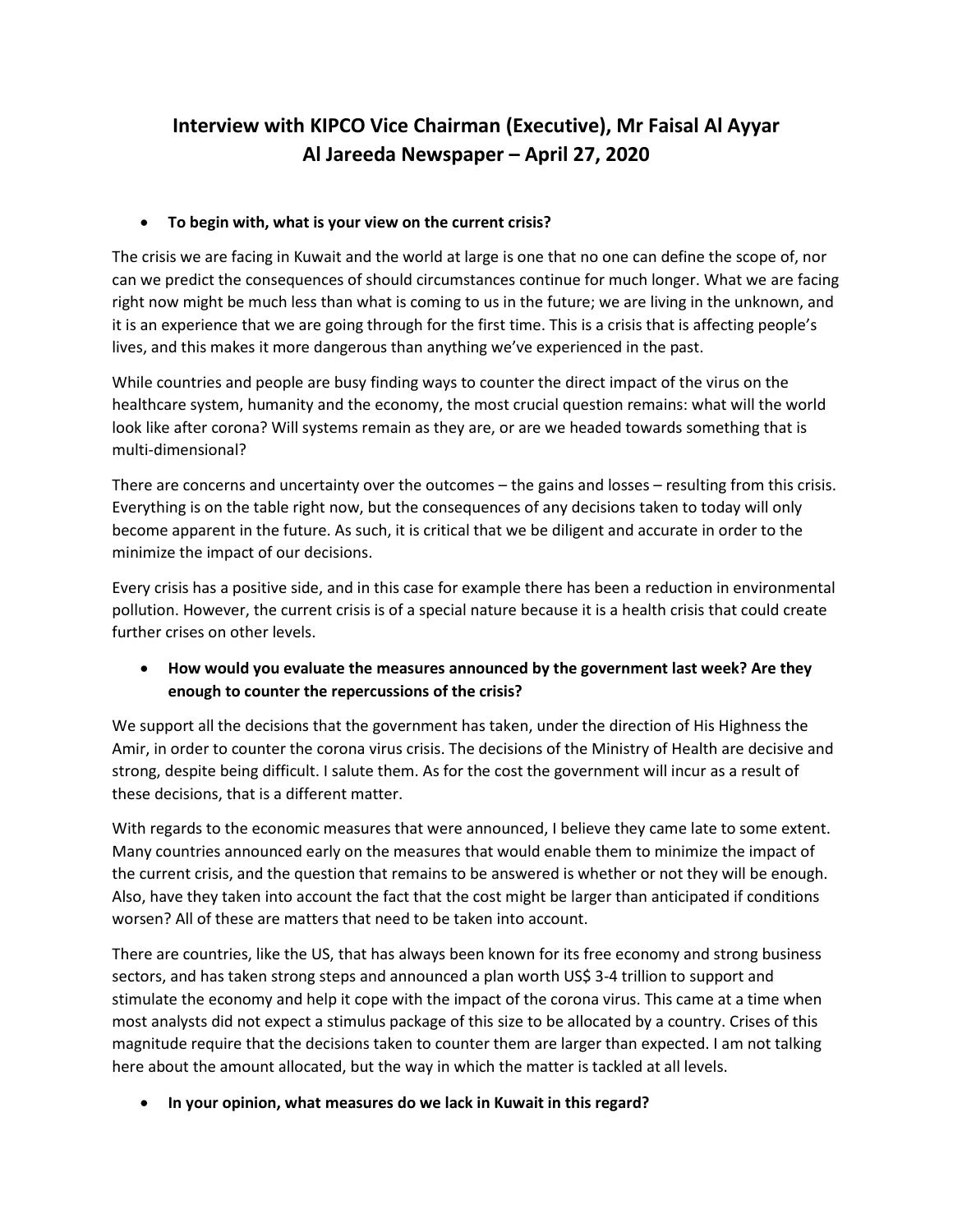Firstly, we were delayed in taking measures. With banks, for instance, we have capital adequacy in Kuwait that surpasses international levels, at 2-3%; what do we need it for right now? Why do we insist on it given the circumstances? The current crisis requires facilitations and flexibility to allow banks to be better able to perform their role. The Central Bank of Kuwait put in place a series of measures to support local banks with a flexible stimulus package that allows them greater borrowing margins, but it came late and I don't think it will have a great impact because many of the companies have already halted their production activities.

Kuwaiti banks will have a leading role to play, and will shoulder the responsibility of giving loans, credit facilitations and reduced mortgages for all sectors if it comes to that, and as such the cost that comes with this must be taken into account. For instance, US banks were granted an administrative fee in return for the services they are providing, especially as they will incur a cost when supporting government sectors and may have to even provide support to bad operations.

All countries have allocated large sums to counter the crisis, both in the region and across the world, because the circumstances are grave and if we do not put measures in place quickly the consequences will be much greater than we imagine.

All institutions and government agencies – such as the Central Bank of Kuwait, Kuwait Investment Authority, the Ministry of Finance and the Ministry of Commerce – must present the numbers and projections based on an accurate database that covers the economic sectors and how they are being impacted by the crisis. We must seek the aid of consultants who can provide the information based on which we can evaluate where we currently stand. How can we suggest solutions when we don't have enough information?

## • **Government agencies have said that since we are going through these circumstances for the first time, it is difficult to make predictions.**

In Kuwait we have only heard global numbers, and we have not tackled the size of the issue at the local level. Likening the impact of the crisis to that of the Second World War has no relation to our local situation, and government institutions must have information in order to take the right decisions. Some countries may have taken exaggerated measures and the volume of funds allocated to counter the matter, but in Kuwait it is difficult to evaluate the measures in light of the lack of accurate information. What I am talking about here are facts about the current status of the companies and data about their actual ability to sustain themselves. Some companies may have been suffering from before the crisis and may use the current circumstances to request support; so, on what basis are we going to know who deserves assistance?

#### • **Based on this, how would you evaluate the support directed to SMEs?**

The important question we should be asking is, what is the extend of these companies' contribution to the Kuwaiti economy? Some of these companies were suffering from problems before the crisis, and there was talk of a bailout and ways to assist even before all of this. I do not mean that these companies shouldn't be assisted, but assistance should be provided to those which have proven to be sustainable. As such, assistance should be allocated based on facts and figures.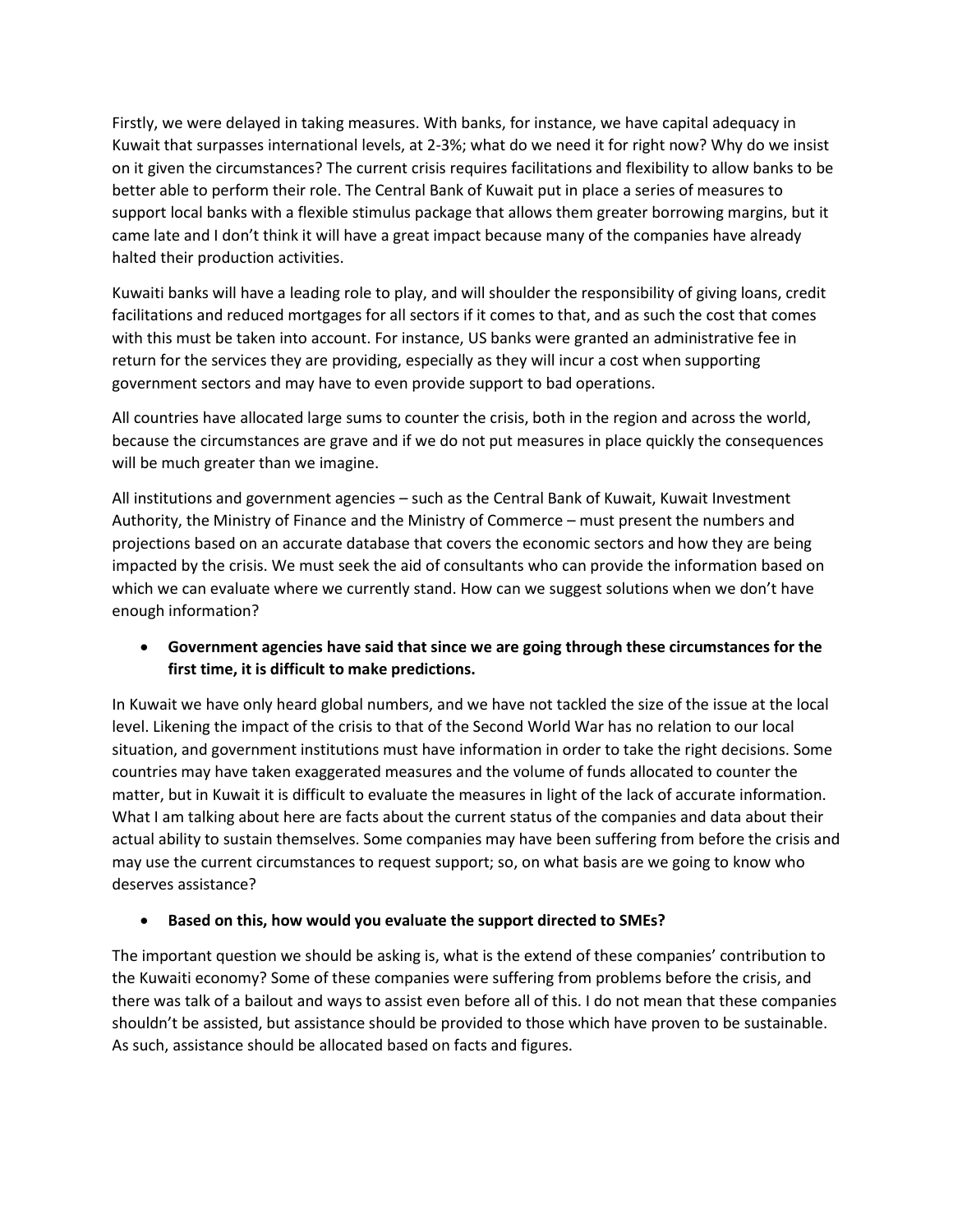There is an urgent need to pinpoint the scope of the current crisis; should we consider it as a liquidity crisis and work on resolving it from that perspective? Or is it a different type of crisis that requires different solutions.

# • **In your opinion, what would be the advice you give to the people managing the crisis and the decision-makers?**

It is imperative that we fix the structural imbalance of the national economy, such that implementation is mapped out across different timelines, allowing us to feel the impact in a shorter time. There are effective measures that must be implemented such as putting an end to overspending, after which we can move on to other measures. It is also important to have a government vision that supports partnerships with the private sector, whether in supporting their expansion or offering them opportunities and projects that are of benefit to the local economy.

We have been making plan after plan since the 1980s, but we still fail when it comes to implementation. All the plans and visions that the successive governments announce say that they will put an end to overspending and will find non-oil revenue sources, but we have seen nothing tangible.

# • **Do you believe that there is a need for a public debt law, given the current circumstances?**

Public debt is one of the financial tools used to cover the expected deficit in the State budget. However, the decision-makers must look at all solutions and suggestions, such as issuing bonds or borrowing from the Future Generations Fund or from State Reserves, and before all of that the decision-maker has to have the technical ability to weigh these options. I believe that the State's sovereign rating makes a greater case for borrowing, because the cost of borrowing will be less when compared to borrowing from the Future Generations Fund.

What is also important to note is that borrowing while we continue to overspend as we are now would be a crime against the nation, and we must stop the wasteful spending of government funds.

Talk about reducing the salaries of high-ranking government officials and similar proposed solutions are pointless. The government has one option and it is to fully reform the State budget; it must outline how much will be spent while taking into account the worse case scenario in terms of oil prices. This will require curbing overspending and encourage other revenue channels.

# • **What do you believe are the means that the government has to increase non-oil revenues?**

It can benefit from State property, establish industrial cities, restructure Industrial Shuwaikh Area, impose taxes, as well as benefiting from Kuwait's geographic position between three countries. We missed a historic opportunity to become the gateway to Iraq and benefit from its oil-rich South, through setting up a logistical state by building bridges with countries in the region. This is besides increasing revenue from ports and benefitting from vital service sectors such as health and education.

All these suggestions can be implemented immediately, especially as we have the required infrastructure and legal frameworks. I believe that there are some suggestions made to limit the impact of the current crisis that will not contribute to balancing the economy's structure, given that they are individual ideas whereas what is required are measures based on technical understanding that will help us overcome the current circumstances.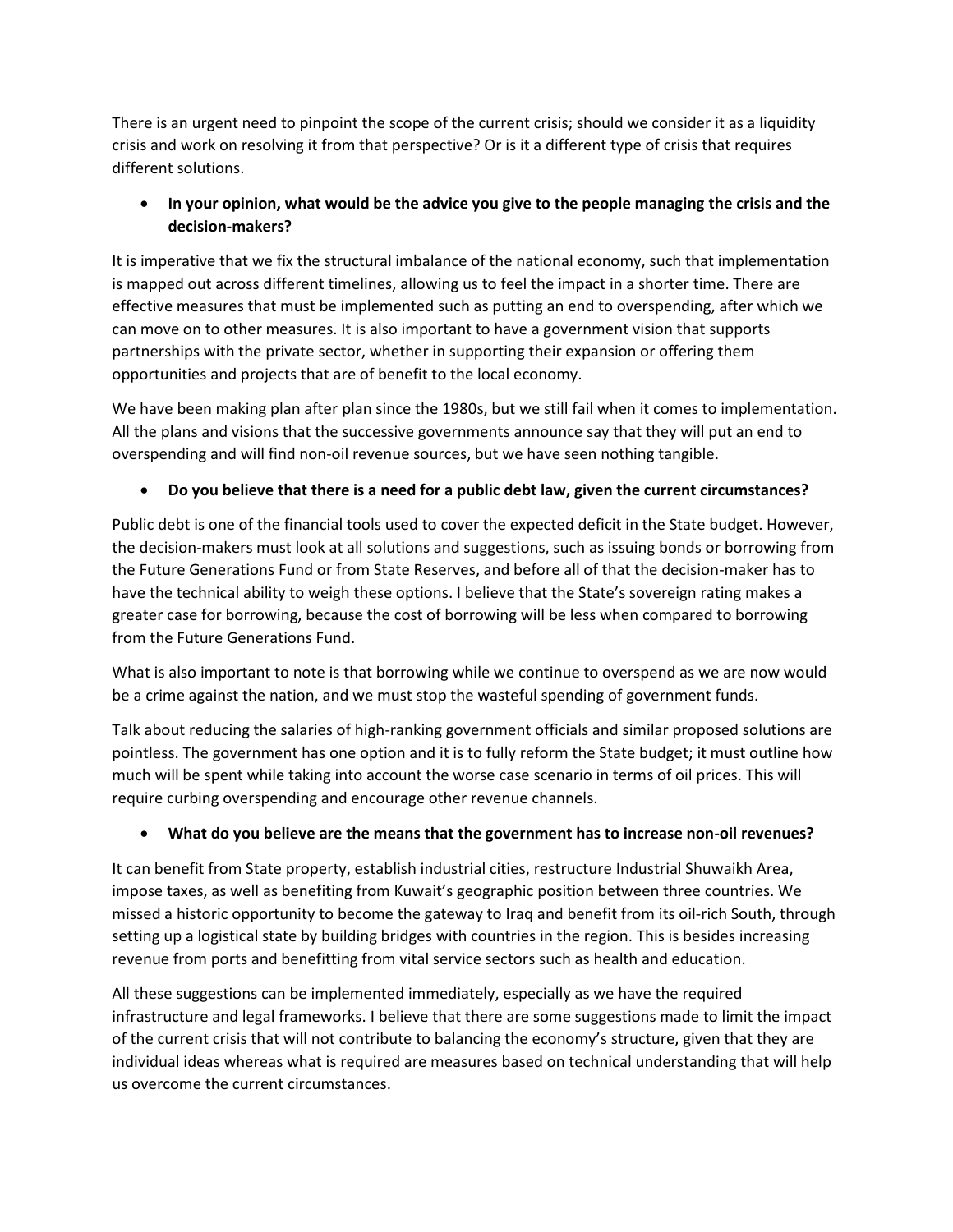# • **What is your response to those who say that the private sector is not productive, and that it is the government-owned companies that are offering support during this crisis?**

Talking about the private sector in this manner is inaccurate and not true. What are the opportunities given to the private sector through which it can prove its capabilities? It is important to give the private sector the opportunity, and then talk about whether or not it has succeeded or failed. When the government owns an aviation company and uses it to fly people home from abroad, this does not mean that the company is successful, because we must look at the feasibility of this company and whether or not it brings in revenue to the country. We must also ask ourselves whether the overall cost of flying citizens back would have been lower if we had leased other planes. The role of the private sector must be to execute and manage the government's projects, and then we can judge its success and failure.

# • **There are those who believe that the number of Kuwaitis employed by the private sector are low, and thus it is of no use. What's your opinion?**

Hiring Kuwaitis in the private sector witnessed a growth in the 1990s, and then the government started giving incentives and there was a reverse migration. I believe that if this crisis continues and no plausible solutions are put forward, there will be an even greater influx of Kuwaitis to the public sector, and the government will bear the large cost of this. What we sow today, we reap tomorrow, and any delay will have dire consequences in the future.

What I say may not be well-received by everyone, but the government will not be able to provide a house for every citizen in the future. It can provide support in the form of loans and facilitations, but it will not be able to lay the required infrastructure for what will only be a dream in the future.

# • **What is stopping the private sector from taking the lead?**

One of the government's biggest mistakes is the marginalization of the private sector while it continues to control most of the country's vital sectors. There is corruption in some of the public sectors, as well as bureaucracy. Despite the millions allocated for the mechanization of the public sector and activating egovernment services that can curb these problems, this is much delayed. For instance, private schools are able to provide e-learning but there were attempts to stop them from doing so.

His Highness the Amir believes in the abilities of the private sector and also emphasizes the important and vital role it plays, which is why the private sector must be allowed to play its role and be allowed to manage the government's projects in order to bring the Kuwaiti economy to safe shores.

# • **There are concerns of a financial crisis like that of 2008. What do you believe?**

The crisis we are witnessing is different from the 2008 financial crisis, which was one of lack of liquidity and poisoned assets. In 2008, matters were so uncertain that heads of local banks would say to me that they didn't know whether or not their banks would exist the next day. The current crisis, however, is a health crisis that has had an impact on the economy due to the paralysis of many sectors. It will have a long-lasting impact, but I believe it will be easier than the 2008 crisis, even if it may take longer to deal with. Companies that can adapt to the current circumstances and make the right decisions will be able to come out of this.

#### • **Will we be seeing bankruptcies?**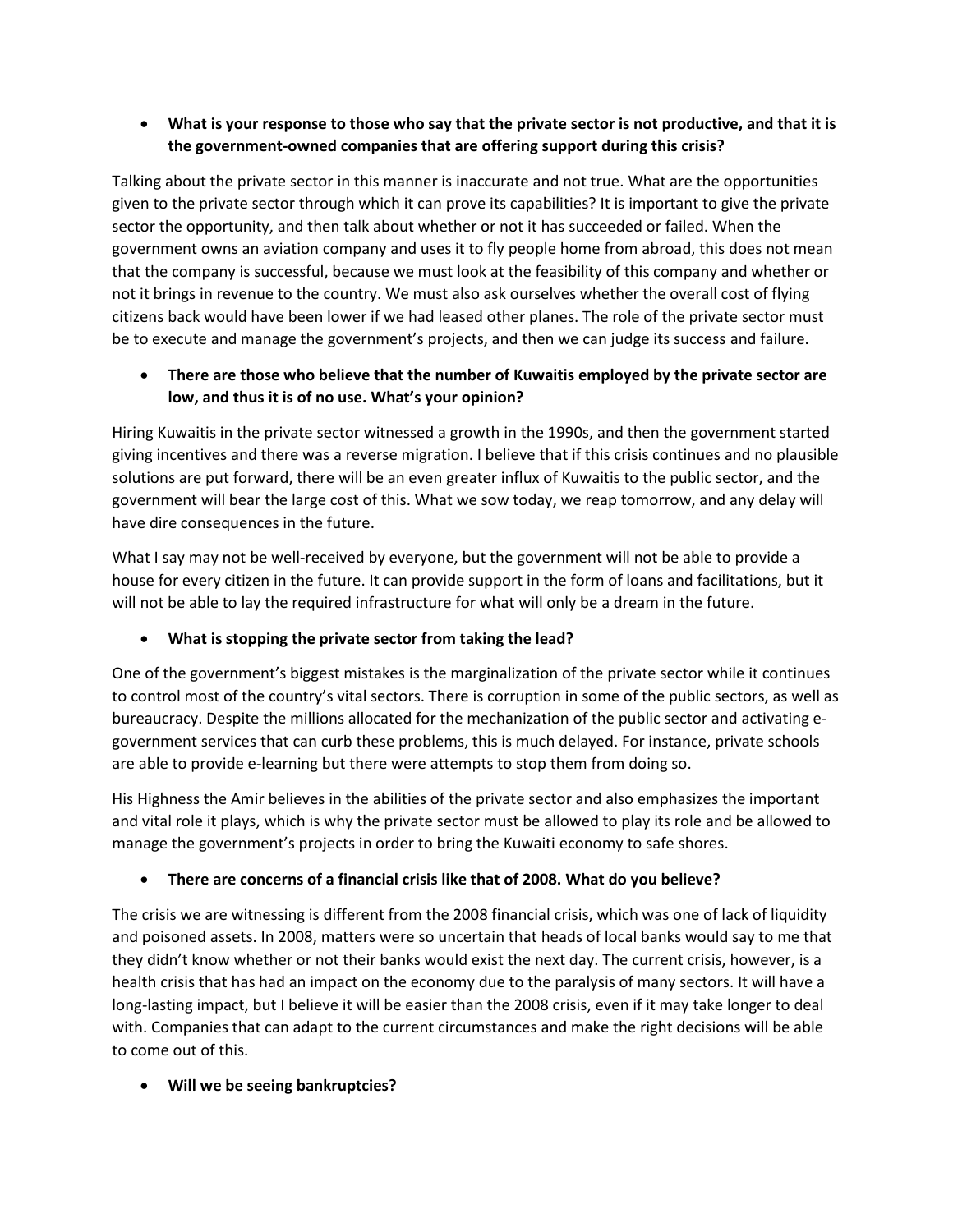It is expected that some companies and institutions will be hurt, and others may suffer greatly and go bankrupt, especially if they were not stable prior to the crisis.

# • **Do you believe we need a modern bankruptcy law?**

We must quickly pass a bankruptcy law because there will be companies that will go bankrupt. Any advanced economy must provide all legislations and laws that govern its operations. The current crisis will no doubt lead to a debt crisis, and thus such a law is needed to allow companies to organize their operations.

# • **Do you see opportunities arising from these circumstances?**

There is a big difference between us and foreign institutions when it comes to investments. Foreign investors may choose to exit their investment in the Gulf region, especially in light of the plummet in oil prices and forecasts of a recession in the economies of their countries. On the contrary, local investors hold on to their investments in these circumstances, and this offers new opportunies. Those who have cash and a good eye for investment will benefit from this crisis.

# • **KIPCO Group is known for being innovative. Are there any opportunities you currently looking at?**

At KIPCO, we are in the lead when it comes to new ideas and grabbing opportunities that can bring good returns to our shareholders. We have the liquidity and cash needed to take advantage of opportunities that may avail themselves during this crisis. We are looking for opportunities in the region, and all of our experiences have proven to be successful despite the circumstances that the region has gone through in the past. SADAFCO in Saudi Arabia and our banks across the region were investments made on the basis of good technical analysis, which meant that they are able to adapt to the changes that have taken place in these countries.

# • **Are you concerned about the banking sector right now, given that it will shoulder the greater part of the solutions, as you mentioned?**

This depends on the size of the damage incurred because of this crisis. For instance, the crisis of NMC Health has affected some Kuwaiti institutions and banks but was easily absorbed given that the banking sector is strong and solid. What if this scenario were ten-fold? The impact would definitely be greater.

# • **Will Burgan Bank play a leading role in this crisis?**

It is only natural that it will play a role like all local banks, but its greatest role will be commercial rather than retail.

# • **Did you meet with the Economic Stimulus Committee? Where you asked for your suggestions with regards to this crisis?**

I did not meet with the Economic Stimulus Committee and was not asked to submit any suggestions with regards to the current crisis. The problem isn't making suggestions and putting forward ideas; in Kuwait we are the "masters" of headlines, but we get lost in the details and implementation.

There are many committees and teams that have been formed to diagnose and find solutions. His Highness the Amir headed a committee to find economic solutions in 2011. These suggestions and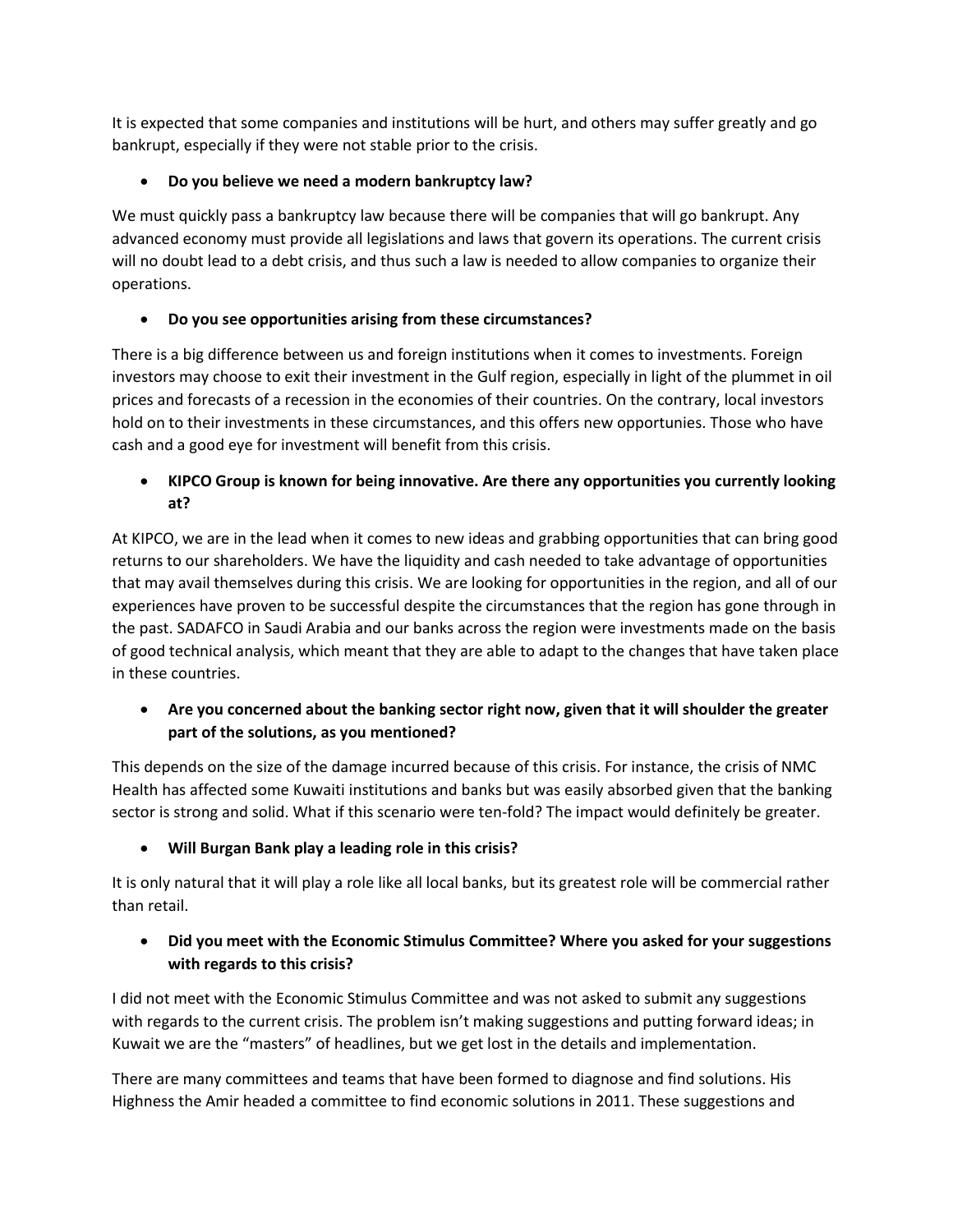solutions usually repeat themselves, but implementation seems to be postponed. What we need is for decision-makers to make the right decisions regardless of the political and social implications.

# • **Are you in favor of private sector taxation in the coming period?**

I am not against taxation, and it is part of the proposed solutions. However, this must come with quality services that the private sector gets in return. There are those who believe that overspending in the State budget must be stopped before reform is implemented. I believe that this must happen in parallel, and when it does no one will object to the decisions made by the government. We must also take into account the need for transparency in announcing the advantages and disadvantages of all decisions made.

## • **Do you see an impact of Boursa Kuwait's NSMC upgrade?**

The stock market is not a casino, and reflects the country's economic situation, including that of the private sector. The private sector has halted its operations or has been paralyzed to some extent due to lack of investment opportunities and projects from which to make gains, and this in turn reflects on the type of investors and the volume of liquidity and transactions. Despite being upgraded by three international agencies, individuals remain the greatest dealers and this is mostly on the basis of speculations. The institutional investor, on the other hand, looks at the size of the projects and contracts that the listed company has and how much cash they bring in to the company, thus indicating the company's ability to compete and stand on solid ground in times of crises. As for the investment tools that are being launched by the stock market, they support the attractiveness of investment and the options of trading.

## • **Do you believe that the listed companies are the ones that really deserve to be on Boursa Kuwait? And is there a shortage of investment tools?**

There are conditions that the regulatory authorities have put in place for listing. Companies that are unable to abide by them will not be among those listed. Time will tell which companies should be listed and which shouldn't, and the investor bears the consequences of their decision.

As for the investment tools available, they are not enough and do not accommodate the needs of investors. Investors always want more, and it is important to keep up with what is current. There are tools that were approved but were not well-received in the market, and this is an issue that the CMA has to deal with as the agency responsible for issuing legislations and laws and launching them in the market.

# • **What sets KIPCO Group apart from other investment groups?**

One of KIPCO's strengths is its focus on operational activities that bring in healthy returns. This is in addition to its ability to manage and read financial and investment indicators in advance, and its excellent management of debts. We have always been on the right path, and all of our companies have been able to make it through successive crises thanks to its long-term strategies. One example of this is our announcement last week that we will be paying back our US\$ 500 million bond, which matures in July, from our existing resources. This reflects our strong financial position and that of our companies.

Over the past ten years we distributed close to KD 300 million to our investors. Had we not, we could have made even more profits for our shareholders.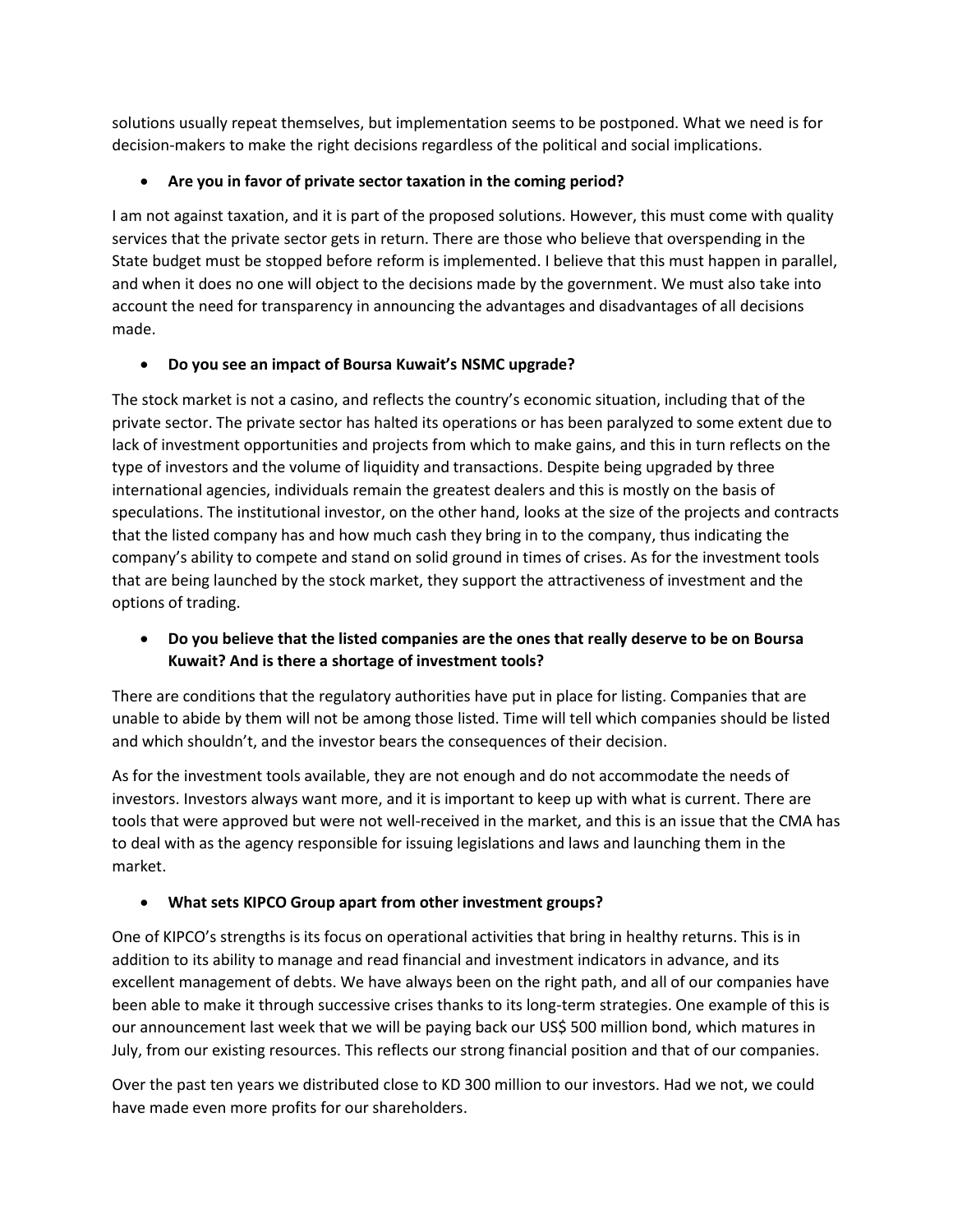## • **What is your opinion on the plummet in oil prices to an unprecedented low?**

The drop is due to several reasons, one being that the storage facilities in the US are at 90% capacity and will not be able to store more. Buying more oil creates a problem in how to dispose of it, which has brought prices to these lows. The good thing is that the cost of production in the Gulf is the lowest in the world, and prices will not reach zero because coal is still being used.

## • **Is there a need to establish a Supreme Economic Council?**

This is a matter that will depend on the decision-makers. All finance ministers in previous Cabinets announce that they will cut down spending, which always raises concerns with people. These plans subside as soon as a crisis ends and oil prices go up. In Kuwait, we have the financial capability to sugarcoat harsh decisions to help them pass, and I believe that there is still time to make the right decisions in service of the national economy.

# • **Do you support the privatization of the oil sector?**

I am for the privatization of everything above the ground. There are projects that have been established in partnership with the private sector, such as the coastal front projects via BOT. The matter will require regulations when privatizing the oil, health and educational sectors, such that conditions are put in place to regulate the process. This will open up competition to all and will serve to reward successful companies and hold those that fail accountable. The private sector may not have the necessary liquidity to execute mega-projects, but it does have the technical expertise to oversee implementation and management.

# • **You were among the first companies to call for mergers, and we just saw the merger of KAMCO and Global. You also increased your ownership in your Group companies. Is there anything new in this respect?**

At KIPCO we never stop bringing forward new and innovative ideas. We study all opportunities on the table that have the potential to generate returns for our shareholders.

The merger between KAMCO and Global was based on a technical evaluation in order to benefit from the technical and administrative capabilities that the two companies have in the markets where they operate. The business models of the two companies complement each other.

# • **Is the increase in your stake in OSN an indication of your commitment to this investment?**

Over the past period there have been attempts to exit from the investment, but we had the opportunity to increase our stake to around 80%. In light of the measures taken to reduce spending and the launch of new products, we expect OSN to continue to improve day after day. In some years, the company distributed US\$ 100 million, and it was not listed due to circumstances of the international markets.

#### • **What about your investment in the banking sector?**

Our presence in the Kuwaiti banking sector is represented by Burgan Bank. We are also present in Jordan, Tunis, Algeria and Iraq, as well as in Bahrain through an investment bank. We are currently studying Burgan and looking at whether its international network is posing a burden or affecting its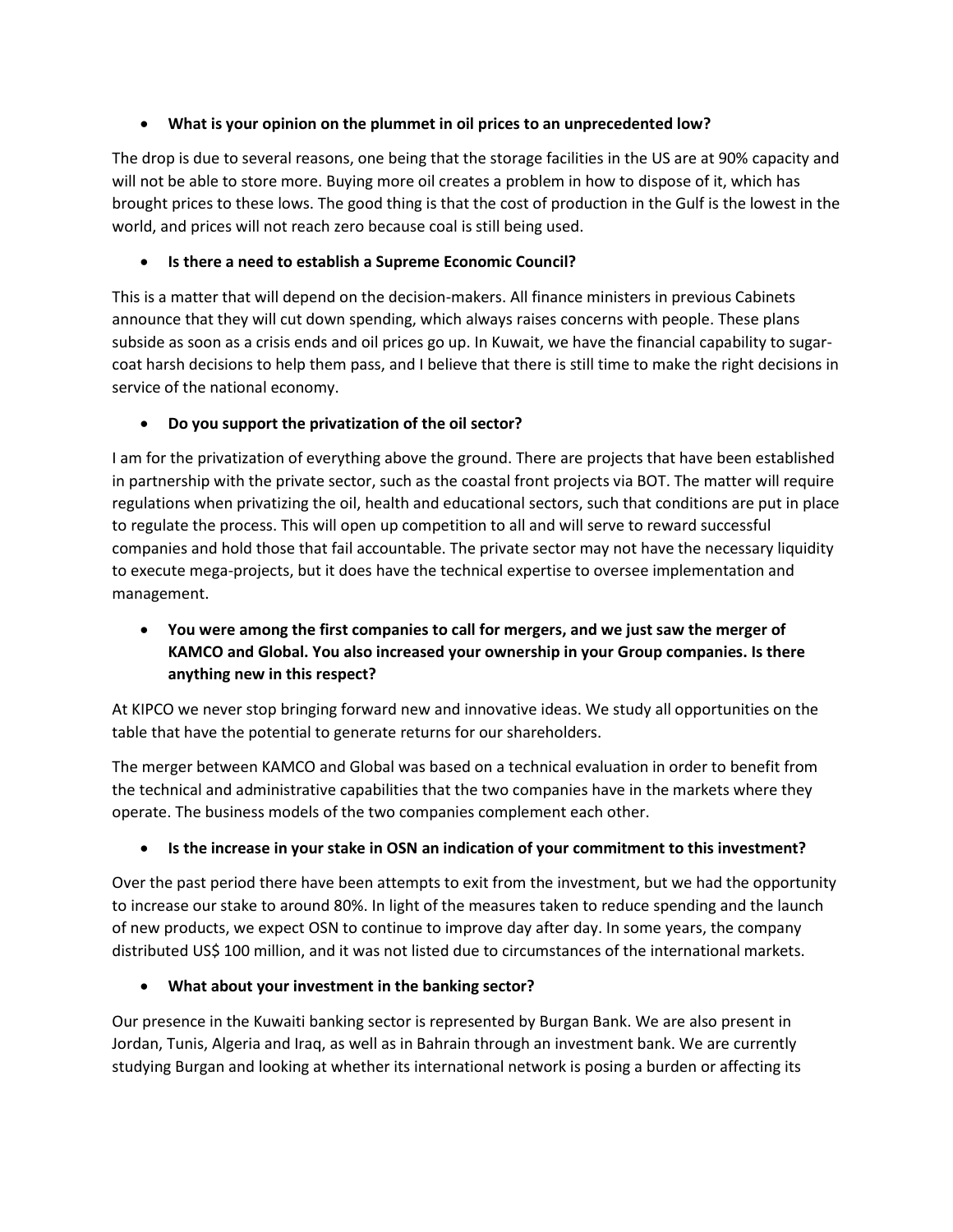rating. All ideas are on the table and we are looking at them closely in order to determine where to go from here.

## • **Are there concerns over your external investments, given that they represent a significant percentage of the Group's revenue?**

Our external operations represent 40% of our overall revenue, and all of our foreign banks are profitable. Despite the difficult circumstances in some of the markets that we operate in, thanks to our solid strategies.

## • **What are the latest developments in Hessah Al Mubarak District?**

The project is proceeding well. Of the 88 land plots, we sold 77 and only 11 remain. We are developing some of those plots and others are being developed by third parties. The returns have been good for us and our partners.

We also have another project, Khabari, in Fahaheel and we are working with the Municipality to complete the required procedures and move on to implementation. We hope that it is not affected by the current crisis, and there is great understanding from the decision-makers at the Municipality regarding this.

## • **What are your expectations on the Group's growth, given the current crisis?**

We were expecting our growth to be up to 12% by the end of the year, but it has become difficult to evaluate and we are looking to revise our numbers.

#### • **Will the rating downgrade affect KIPCO?**

Our standing is solid, and there has been a downgrade of several institutions and countries as well. The downgrade will affect the cost of borrowing, which will be higher, but we do not need it at this time.

#### **Listed companies**

Al Ayyar is of the view that there is a big problem in that listed companies alone bear the financial obligations imposed by the government – like the tax in support of national employees, Zakat and the KFAS contribution – while limited liability companies that are given the majority of the government's contracts do not contribute. This encourages companies to stifle themselves and transform into limited liability entities. To make them pay these fees will be an additional income for the State.

#### **Cash flow**

Al Ayyar remains against calls to support the stock market by pumping money into it. He said, "I am against any calls and ideas calling for pumping liquidity directly into the stock market, like some countries in the region have done. These are temporary solutions and are not sustainable. The greater benefit comes from projects and investment tools that reflect on the balance sheets of the companies. Investors are interested in companies with healthy cash flow and those which make returns from